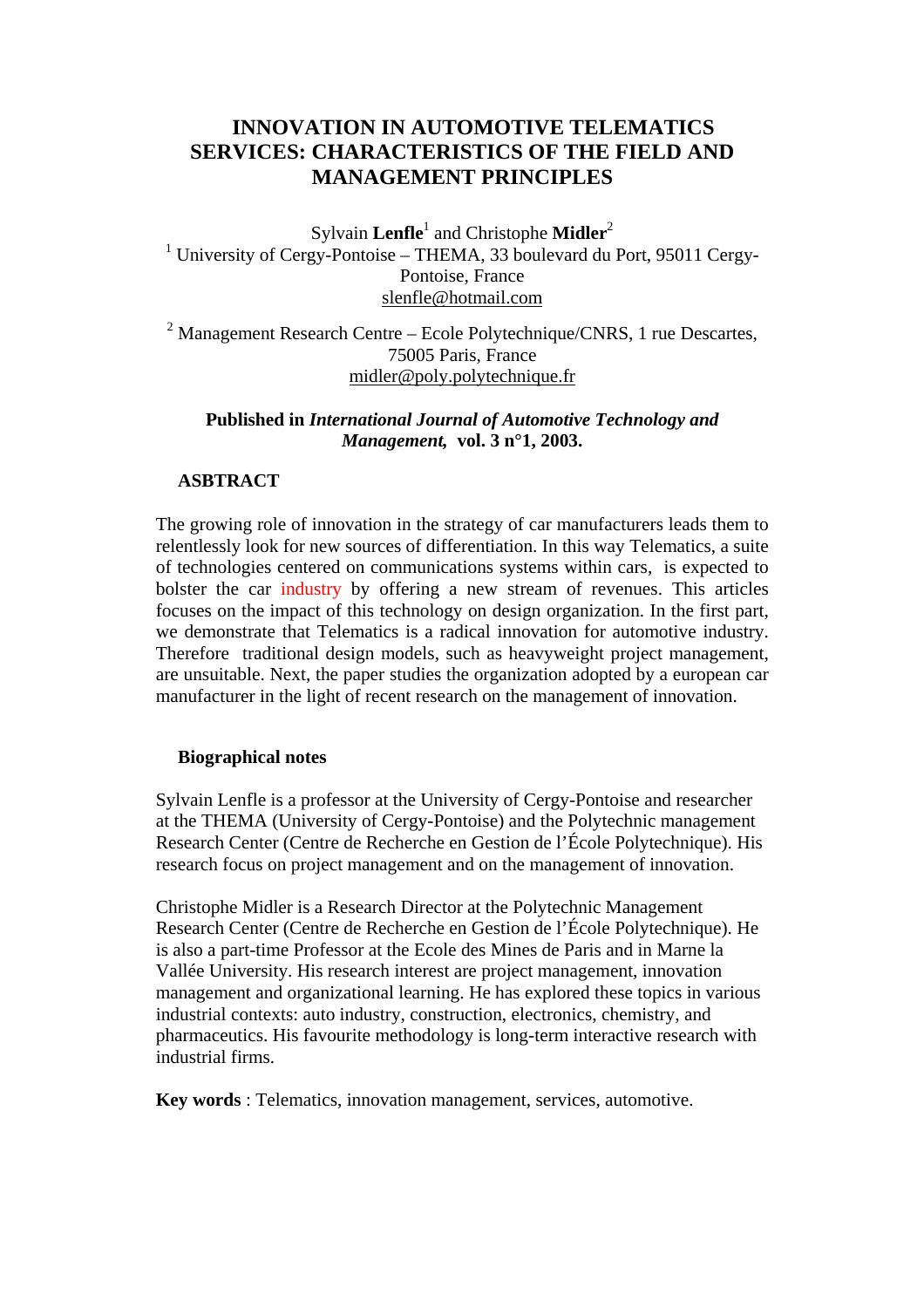### **INTRODUCTION**

The New Information and Communication Technologies (NICTs) have for several years constituted a very fertile field for innovation with the proliferation of initiatives relating to telematics services for automobiles, or the "communicating car". These terms refer to the motorist's ability to access, from the vehicle itself, a certain number of services, which are customarily grouped in four areas:

- 1. Emergency breakdown service: a localized call for breakdown service in the event of a problem, the automatic triggering of SOS assistance in case of an accident, and remote maintenance;
- 2. Navigational aids: navigation, plus guidance to amenities and points of interest (i.e. parking facilities, tourist attractions, hotels);
- 3. Communication services: telephone, sending/receiving of e-mail, videoconferencing and the like;
- 4. Entertainment or so-call "infotainment": i.e. hotel reservations, online shopping, games for passengers, creation of a personal jukebox and so on.

Design and exploitation of such services involve various actors in complex cooperation processes. Service providers generate the information needed for the service (for example traffic information) and operate the service platform (for example the emergency call center) ; telecom operators develop and maintain the communication systems that connect the car to the service operators ; car equipment suppliers develop the onboard systems needed for the service (for example integrated radio, GPS and GSM equipment) ; car manufacturers specify, integrate and market the new services and onboard equipments.

The first commercially available application, Onstar, was launched by GM in 1996, and other manufacturers quickly followed suit: BMW with Passo (1997) and then Assist (2000), Renault with Odysline (1999), Ford with Wingcast (2000), Fiat with Connect (2000), and Mercedes with Tele Aid (2001). The outlook today appears uncertain and ambivalent. On the one hand, massive projections are still being put forward despite the collapse of the Internet sector. The Frost & Sullivan firm has evaluated the market for automotive telematics services at 8.5 billion euros in 2007 and predicts a 15% growth rate beginning in 2003, while the Forrester Institute estimates that 30 million vehicles will be equipped in the United States between now and 2005 [1]. On the other hand, GM – with its claim of 2000 subscribers  $\lfloor 2 \rfloor$  – is the only manufacturer that has achieved a certain degree of success as far as concrete results are concerned; at the other end of the scale, European manufacturers are experiencing great difficulties. Even the frontrunners count only several hundred subscribers (Fiat), while several projects were discontinued in 2001 (Renault's Odysline) or profoundly restructured (PSA Peugeot Citroen). And looking beyond the distribution of these innovations, the strategic and financial benefits of injecting massive investment into this field of innovation remain very uncertain for manufacturers.

The thesis that we will defend in this paper is that telematics services constitute a field of innovation representing a definitive turning point for the automotive industry – a turning point that was, for a moment, obscured by the euphoria generated by the Internet. Consequently, an aggressive strategy in this area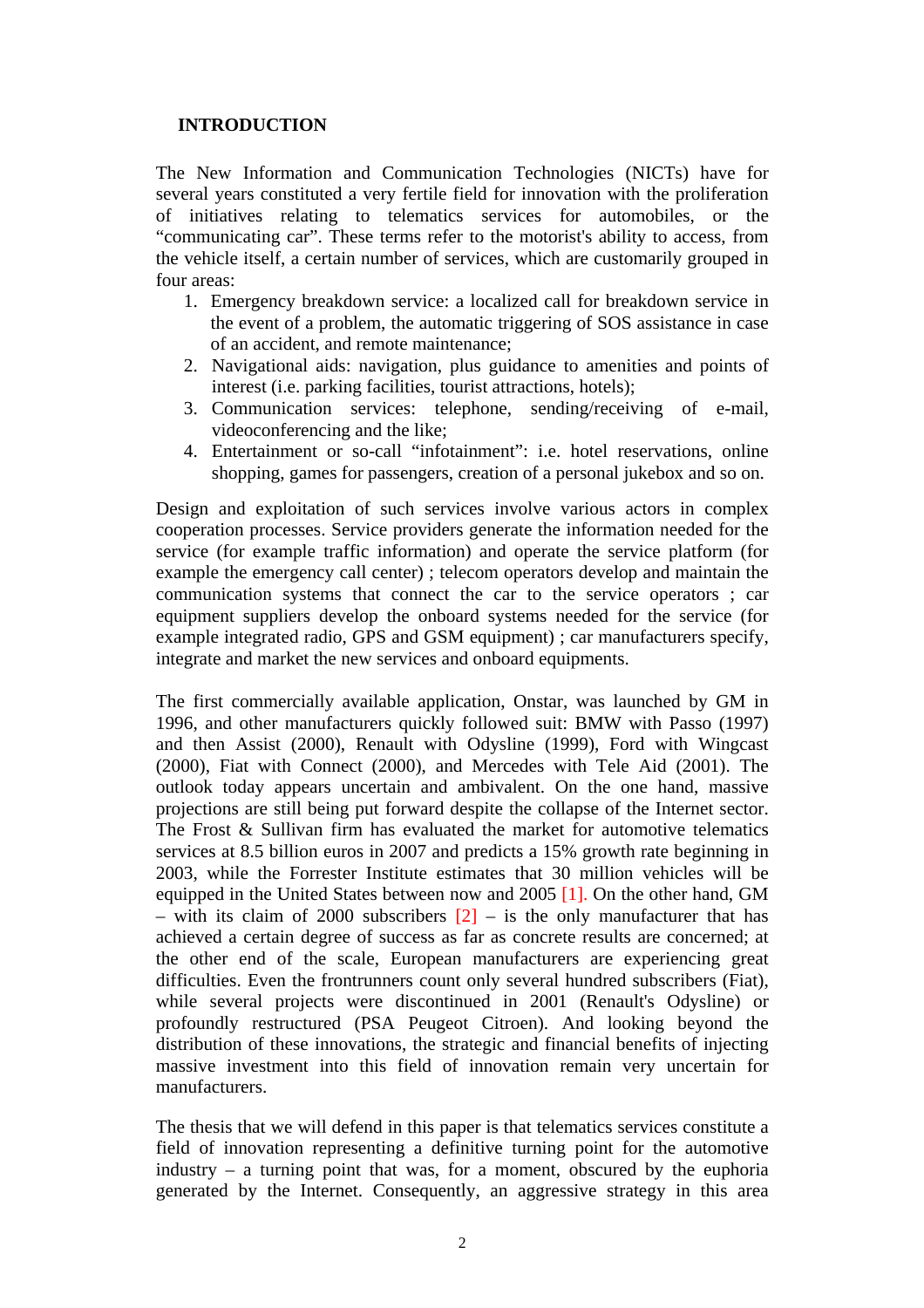implies the adoption of management tools specifically adapted to the collective learning process required in this field of innovation.

The first section will deal with the specific parameters of the field of innovation constituted by automotive telematics services. We will define five problematical areas, as related to the traditional processes of innovation in the automotive industry: the strategic duality that underlies telematics innovations; the importance for the car makers to organize learning process of customers and distribution networks; the opening up of the product and the automotive industry to other business sectors; the synchronization of service innovations with traditional product cycles; and the problems raised by the uncoupling of knowledge acquisition from product development.

In the second part, we will analyze the innovation-based management models capable of supporting an effective development strategy in this field. We will rely, first of all, on the theoretical references proposed by recent research in intensive innovation management ([3], [4]) and, more specifically, on the concept of " innovative-supply project" management ([5], [6]). Secondly, we will draw on a research project currently being conducted with a European automobile manufacturer, here referred to as TelCar, which conducted Telematics project since 1998 . This research, based on the principles of interactive research ([7], [8]), gives us the opportunity to conduct an in-depth *ex-post* analysis of the Telematic Platform (TP), an organizational tool created by Telcar in 1998 to manage the development of these new services.

### **THE SPECIFIC CHARACTERISTICS OF TELEMATICS SERVICES AS RELATED TO TRADITIONAL FIELDS OF AUTOMOTIVE INNOVATION**

Our objective in this section is to characterize the field of telematics services from the point of view of innovation management theory. We will show that, when compared with the traditional areas of innovation in the automotive industry, this field is characterized by profoundly original characteristics, which can be summarized in five points: the strategic intent, the role of the customer and of the distribution network, the timescale applicable to the field of innovation, the opening up of the automotive industry to other (very different) business sectors, and, finally, the necessity of undertaking the acquisition of expertise simultaneously with product development.

## **The strategic and semantic duality of telematics service innovations**

The term "service" is polysemous, meaning that it can be used in at least two different ways:

- Meaning no. 1: the term "Services" refers to an economic category designating non-material products (communication and transportation services, the hotel industry, etc.);
- Meaning no. 2: the term "Service" designates the entire body of services furnished to a customer before, during and after the purchase of a product (which may be material or non-material in nature) to facilitate or improve the use of the product by the customer (financing, advice, warranty, technical assistance, after-sales service etc.).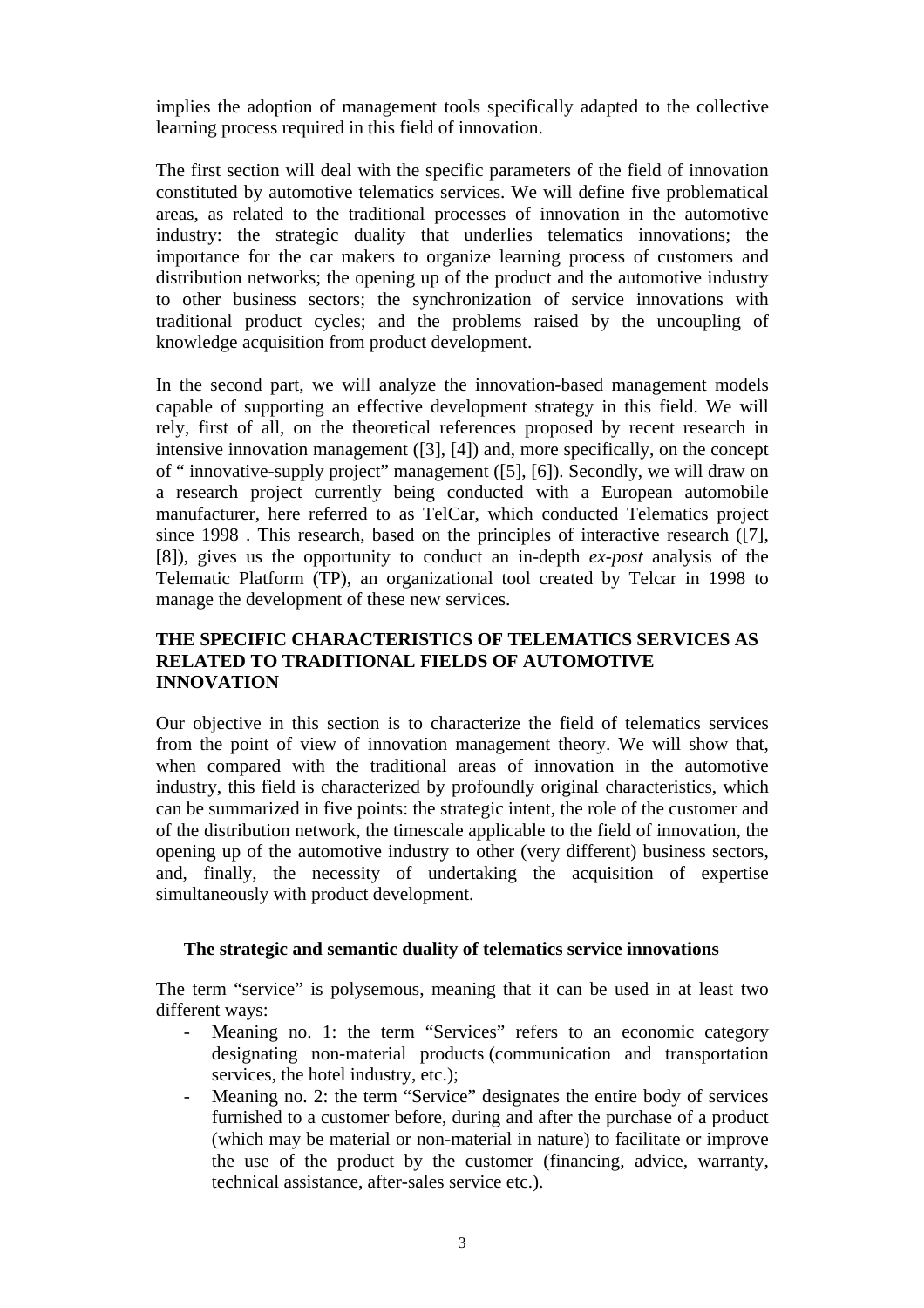The two meanings are obviously not exclusive. To provide a service (meaning no. 2) generally involves non-material activities that could be classified as "services", (meaning no. 1). Vice versa, "services" (meaning no. 1) include a significant amount of "service" (meaning no. 2): for example, the hotline of a software company (logically, this could be seen as a "service of a service business"). But on the other hand, these two meanings do not totally overlap: who has not experienced, at one time or another, a service (meaning no. 1) accompanied by a lack of service (meaning no. 2) ?

The field of "telematics services" goes right to the heart of this duality of meanings. Onboard telematics open a door to the automobile becoming a medium for service activities as defined in meaning no. 1: mobile communications, online shopping and so on. Onboard telematics can also be a medium for service (as understood in meaning no. 2) in the use of the automotive product (breakdown assistance, maintenance support for the car, navigation aids etc.). And this service (meaning no. 2) can rely on and/or generate service activities as understood in meaning no. 1 (e.g. traffic information service providers).

This characteristic presents, on the one hand, a significant opportunity for innovation, inasmuch as this field can be a meeting place for the strategies of various participants: business sectors interested in the exploration of new fields of technical innovation, product experts seeking to improve their customer relationships, equipment manufacturers, and telecom professionals (technical consultants, operators, content providers etc.).

On the other hand, this characteristic can be problematical, since it can be a source of confusion and misunderstanding over the objectives pursued by the various participants cooperating in the venture. Two different strategic outlooks underlie current initiatives in the area of telematics services:

- The first continues the innovation strategies that have been known to drive the automobile market for a decade  $([9],[10])$ : the aim is to provide a distinguishing "value-added feature*".* Service innovations, with their attendant technical equipment, are only an additional developmental stage, in the tradition of the airbag, ABS, the keyless car etc.
- In the second strategic vision, the key element for manufacturers is not targeted on the product's competitiveness, but rather on the effectiveness of the commercial relationship between the company and its customer (which can be measured by customer loyalty rates, marketing costs and so on), an area that up until now has been relatively untouched by the waves of rationalization undergone by the automotive industry. In fact, it has been shown (see Table 1) that the automotive sector is one of the segments in which it is very difficult to set up a lasting customer relationship, due, first of all, to the infrequent nature of transactions (one buys a car only rarely) and, secondly, to the presence of an intermediary that acts as the interface between the customer and the manufacturer.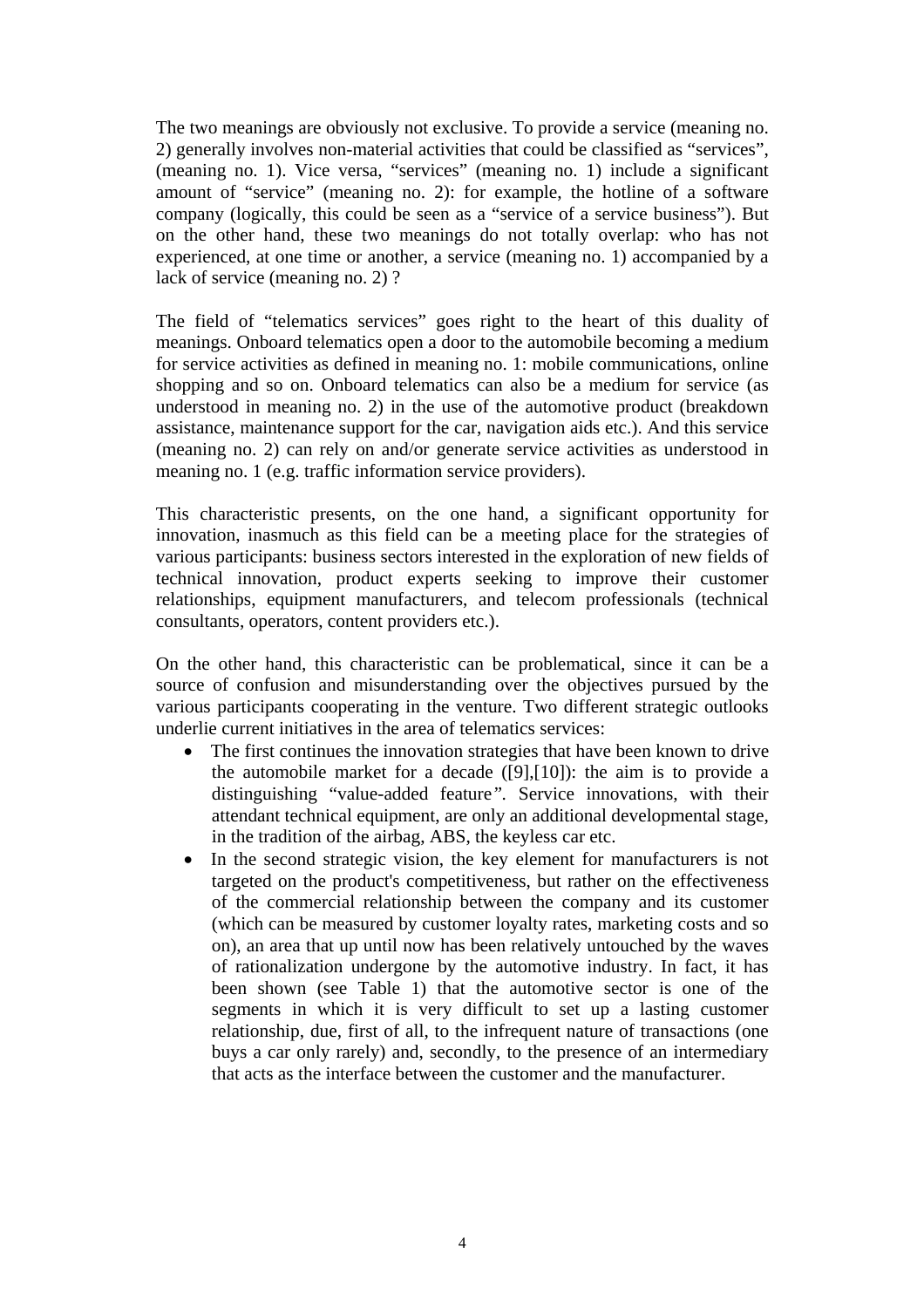| Types of customer<br><i>interaction</i> |      | Interaction with the customer       |                                     |  |
|-----------------------------------------|------|-------------------------------------|-------------------------------------|--|
|                                         |      | Direct                              | Indirect                            |  |
| Frequency of<br>interaction             | High | Banks, retail settings,<br>telecoms | Airlines, packaged<br>goods, drugs  |  |
|                                         | Low  | Internet infrastructure             | Furniture and<br>auto manufacturers |  |

*Table 1 – source: [11]*

Many books and articles (see [12], for instance) have emphasized the importance of customer relationship management (CRM) to a firm's competitiveness. In this context, the communicating car becomes a means of establishing a richer and more continuous relationship with customers by offering them services that set up a direct relationship with them beyond the act of purchasing the vehicle. It thus becomes possible to better understand the uses they makes of their cars, and therefore to continually adapt proposed products and services, with the services being easier to implement due to new vehicle design cycles. The setting up of this type of direct relationship between the manufacturer and its customers takes on added importance in light of the radical restructuring of automotive distribution ([13]), which is calling into question the principle of exclusive distribution rights.

In principle, and stated in a general way, these two strategic outlooks appear very similar and entirely compatible : the car manufacturer can launch an innovative equipment (radio/CD coupled with GSM and GPS, for instance) that simultaneously support new services used to improve his CRM strategy. But in fact, the two strategies implies different priorities for the project teams :

- Thus, the speed with which the conspicuous onboard equipment in a car can be put on the market is a key point for the first viewpoint (with the result that partnership choices are centred on the equipment rather than on service providers), while, in the second outlook, redefining the customer-brand relationship is emphasized, which presupposes the setting up of an entire infrastructure for the use of the information within a CRM context.
- Similarly, there are differing economic equations associated with the two strategies: the first strategy is based on a traditional economic argument, given the context of selling innovative equipment; in the second viewpoint, the economic repercussions are more indirect, but also more lasting (i.e. increased return on selling costs or improved customer loyalty).

### **The user learning process and the exploration of technical solutions must occur simultaneously**

One of the most reiterated characteristics of service businesses is the importance of the particular role played by the customer. More precisely, we would emphasize, with [14] and [15], that:

- The service is co-produced by the provider and the buyer;
- This service co-production is consumed instantaneously, while products are put into inventory;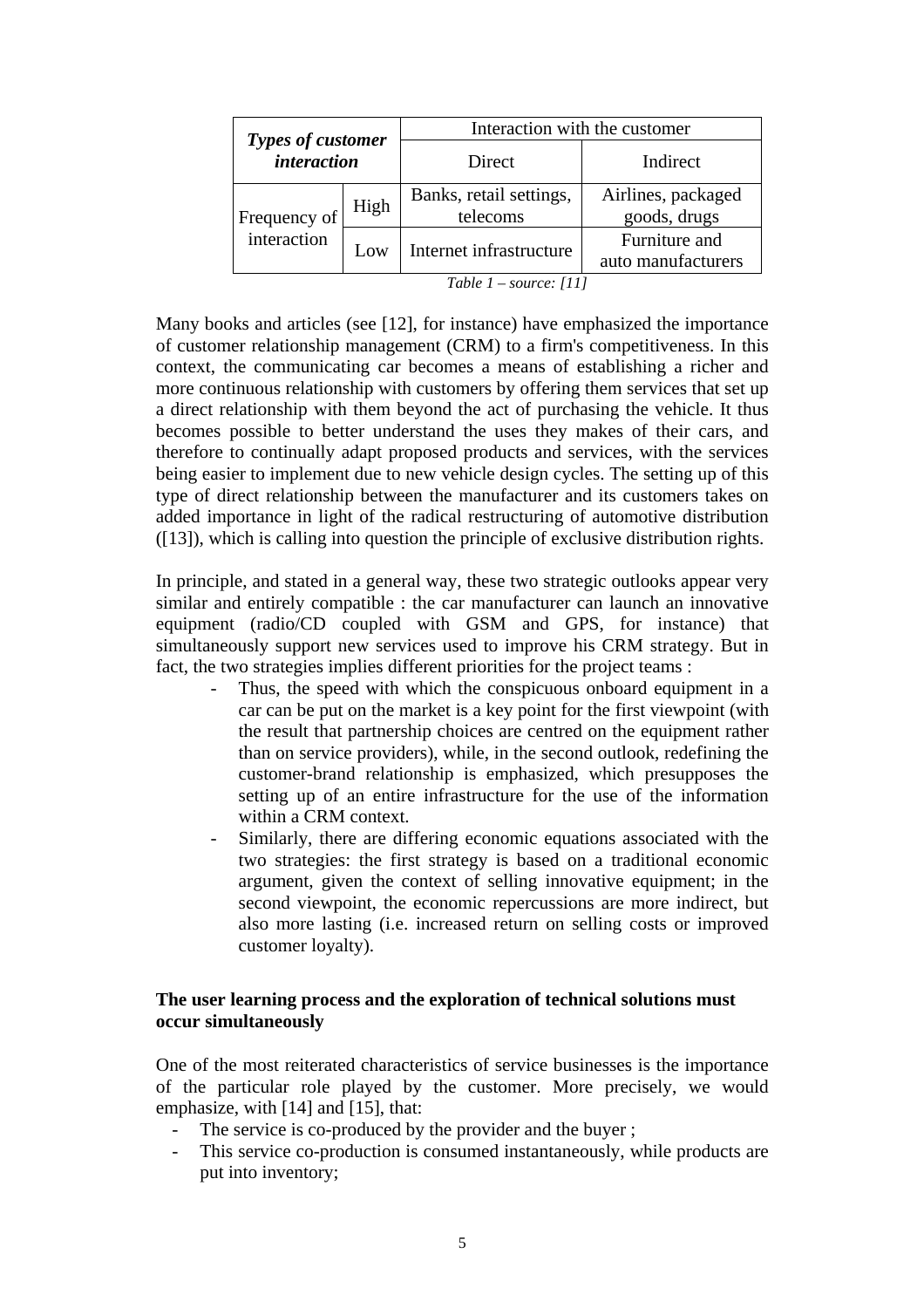The quality of the service cannot be evaluated apart from the context of its production/consumption – we sometimes speak of "experiential products" (the perceived quality of a hotel's check-in service cannot be disassociated from the moods and particular habits of the customer or the time available to him on that particular day to carry out the transaction etc.).

This has a major effect on the importance of customer involvement in the design process for innovative services, on the one hand, and of the personnel with whom they interact in the service relationship, on the other (i.e. distribution networks, call centre representatives etc.). To be sure, understanding and anticipation (since we're talking about innovation) of the customer dilemma is a common concern of all innovation processes, whether they are product-oriented or service-oriented. But the idea of involving a business's customers in the design process is much more radical and original<sup>1</sup> [16], [[17], [18].

The aim of these new approaches is to structure the learning curve required for the use of future services by customers at the same time as the manufacturer's technical solutions, and the organizational processes capable of supporting them, are developed.

However, in the automotive sector it is customary, on the contrary, to "push" innovations onto the market, with the assumption that the learning curve for innovative products is not a problem and can be resolved by traditional means of communication (i.e. advertising, informational campaigns). This type of approach is indeed appropriate when innovation results in a simplification of the use of the automobile, for example, or when the product takes over more and more functions that previously required the driver to possess a degree of practical knowledge, causing the driver, in turn, to become increasingly passive (i.e. various types of assisted devices or processes, passive protection systems etc.).

Such an approach also works when the innovation consists of incorporating applications that were developed elsewhere – particularly those destined for domestic use – for further use in the automobile [19]. The development of onboard audio systems is a good example of such a situation: the transfer process allowed customers to take advantage of the learning curve already achieved elsewhere. Moreover, this approach significantly reduces the risks associated with the customer's view of the value to be attributed to a new feature, as well as significantly easing the penetration of these innovations in the automotive sector (since the building of public awareness and learning stages can be eliminated).

However, it is a completely different story for the types of new feature found in advanced telematics systems (i.e. navigation aids, tourist information, links with manufacturer after-sales networks, fleet management etc.). The importance of the learning curve for customers and sales personnel is today one of the major difficulties encountered in the deployment practices currently in use for innovative products or services because traditional new-product marketing methods, which are implicitly based on public awareness and a customer competence level that have not yet been achieved, are called into question [20].

<span id="page-5-0"></span> $\frac{1}{1}$ <sup>1</sup> There is no question of returning to the traditional "market pull" approach, the limitations of which have been amply demonstrated with regard to the generation of significant innovation.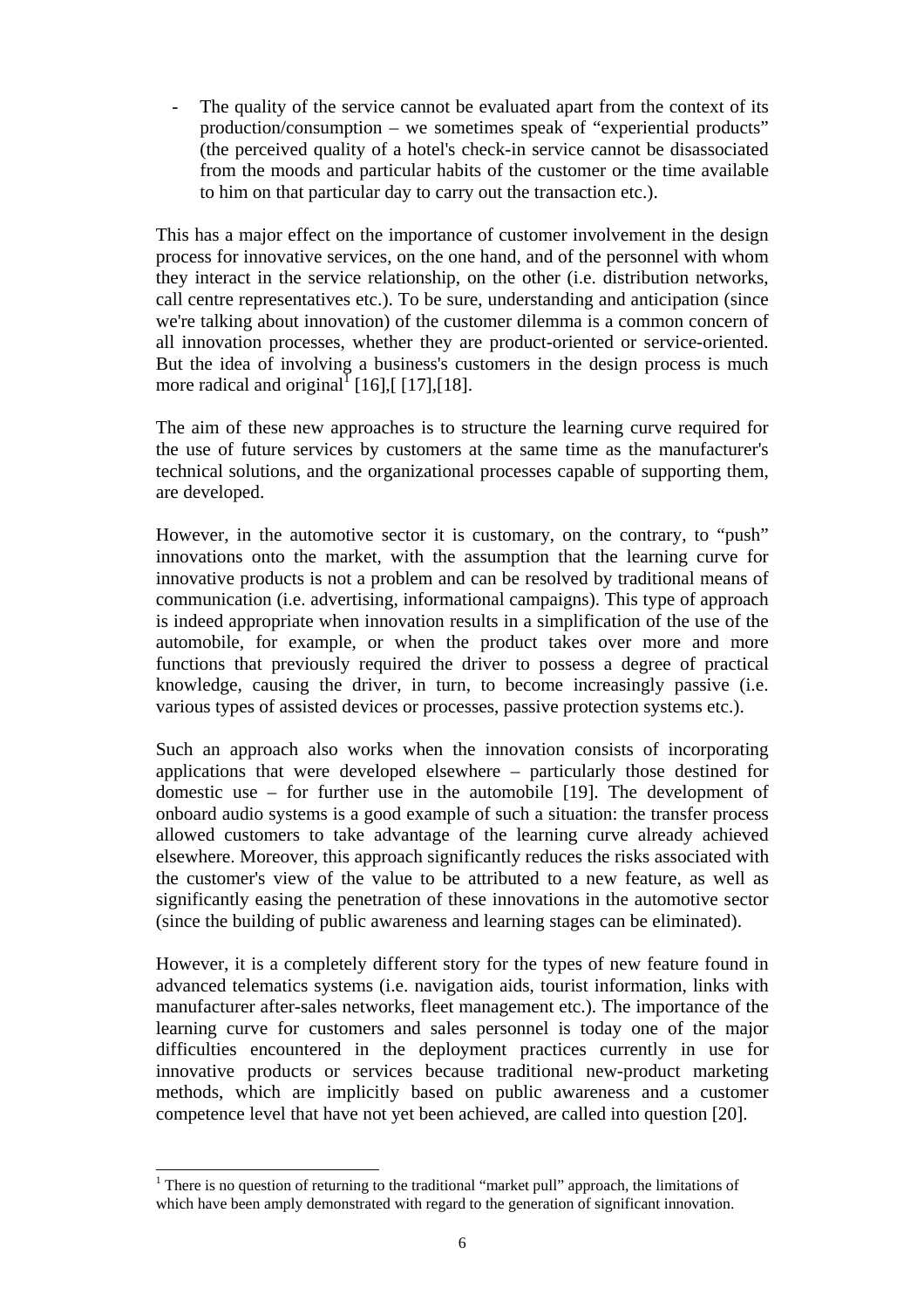The problems currently being encountered can be summed up by two major difficulties:

- Defining the innovative service The list of possible services is potentially quite large, ranging from traditional roadside assistance to hotel reservations, traffic information and e-mail services. The concrete implementation of these services offers the opportunity for a variety of solutions, between which it is difficult to choose in principle (What type of control interfaces are needed? Should priority be given to voice interfaces? How does one reconcile onboard intelligence services with the services provided by GSM? Etc.);
	- Assigning a value to the innovative service This is primarily a problem that stems from the fact that customers "do not know what they are buying" and, with the exception of a few technology buffs, they are not willing to pay extra for it. But the problem also stems from the fact that the economic models for these services are new for the automobile industry: subscriptions, pay-per use, the involvement of third-party financing and so on. There is a great deal of uncertainty surrounding the costs associated with these services since they involve lasting commitments to processes that depend on a high level of customer initiative, which cannot be easily controlled. This can result in situations that might appear paradoxical, where certain services are launched for their image value alone with the hope that they *don't* "take off", because a deficit would result from their full deployment.

### **The need to open up the automotive industry to the world of communications and services**

The car differs significantly from public transportation, which gives priority to collective prerogatives over individual travel. The notions of autonomy and independence are firmly rooted in the history of automotive products and within the industry itself. Improved reliability and increased product life are making drivers increasingly independent of the after-sales network. Manufacturers are used to exerting their control and integrating, as far as possible, all of the components required for their development. This explains the influence of manufacturers on upstream suppliers as well as on the development of financing subsidiaries, for example. To date, the economic weight of the manufacturer has greatly facilitated this strategy, with the corollary that innovations likely to call this paradigm into question tend to be eliminated.

The field of telematics services constitutes a major exception to the underlying logic of autonomy and isolation of the western automotive world.

- The very idea of the communicating car puts the accent on the link (and thus on the interdependence) between the individual automobile environment and back offices or various other service-providing communities.
- The question of the boundaries of the automobile as an object and its interfacing with other technical systems is one of the key problems of automotive telematics. Should the industry attempt to absorb and completely incorporate emerging technical systems in order to convert them to "onboard" systems? Or, on the contrary, should it rely on mobile technologies (i.e. mobile phones, portable computers) and open up the automotive system by creating the most effective interfaces possible?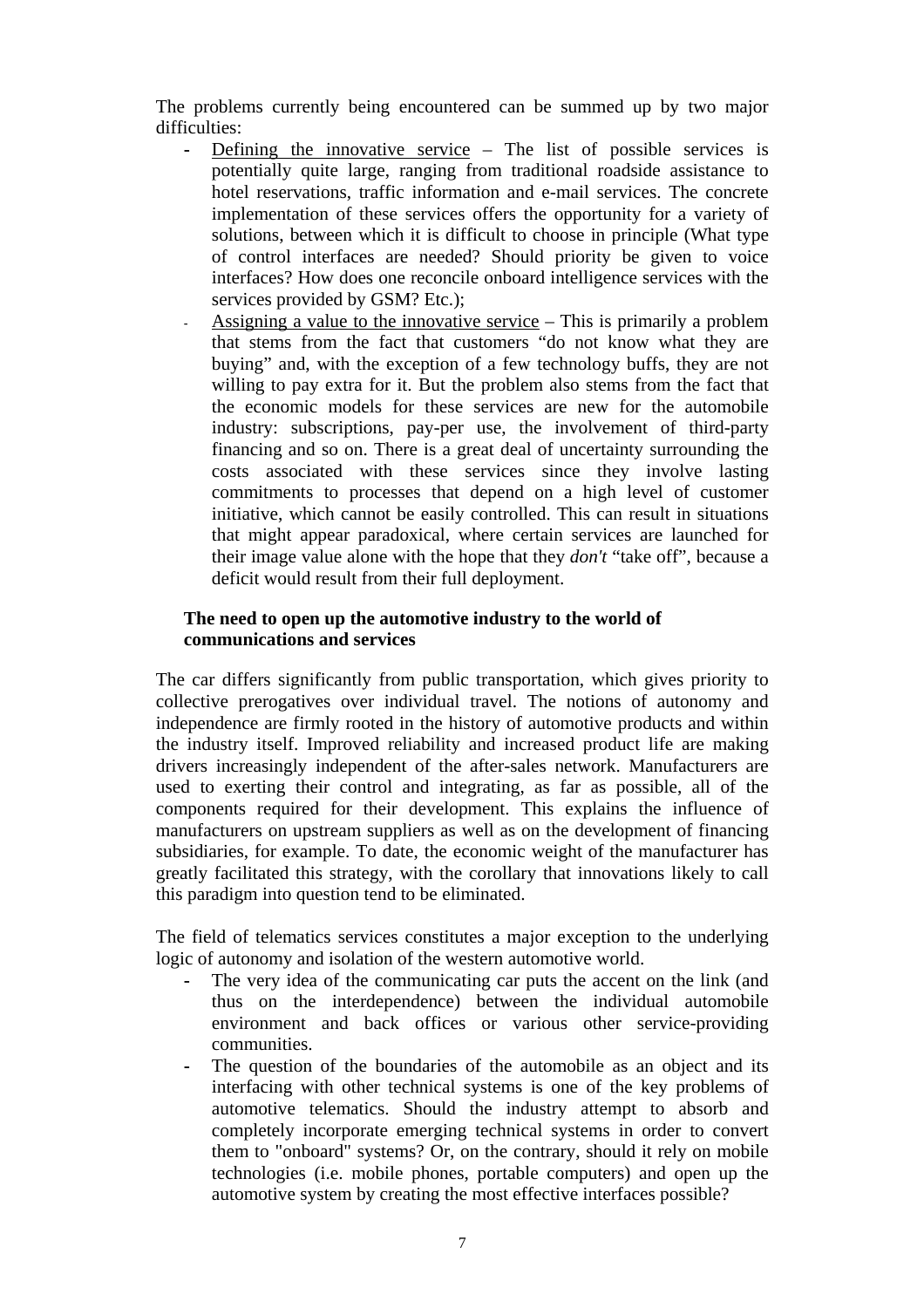- With the implementation of these systems, automobile manufacturers are confronted with the necessity of cooperating with other major economic players operating in other sectors, which they cannot hope to dominate. Such is the case with computer technology, electronics and telecom operators: it is widely acknowledged that, as far as electronic components are concerned, the automobile market is a minor player, when compared with the mobile phone market, for example. For this reason, manufacturers are experiencing great difficulty in influencing standards to accommodate the specific needs of the automotive product (in terms of reliability and security of supply, for example).
- On the other hand, telematics services require the manufacturer to cooperate with the somewhat "non-capitalistic", heterogeneous and unregulated world of content service providers (e.g. traffic information, tourist guides etc.).

To continue with their traditional stance of isolation and self-containment is to relinquish the opportunity to become an aggressive player in the field of innovative telematics services. But by adopting this new strategy, they are opening a Pandora's box in the area of image and brand liability by implementing a system that is no longer entirely under their control. The customer is likely to blame the manufacturer for the poor reception of the onboard telephone system, or for the unreliability of the traffic info provided by the active navigation system, or for billing errors in online purchasing. From a legal standpoint, will some companies prohibit, for example, any form of communication while driving ? Will lawmakers intervene in this debate? What is the manufacturer's liability in the event of service failure? And so on.

#### **The synchronization of service innovations with traditional product cycles**

Automotive innovation processes are locked into product lifecycles, and changes tend to coincide with new model dates. In the 1990s, the heavyweight model [21] exerted a strong influence, with the result that product-development timing constraints became the single most important factor driving the diverse energies of the company and its suppliers [9]. A sense of project urgency was instilled in companies and constituted a powerful tool for the mobilization of manpower [22].

The development of service innovations introduces a different temporal outlook:

- Telematics services do in fact rely on onboard equipment, which is included in the traditional automotive product development process. But modification cycles in the areas of computer and electronic technology change much more quickly than in the automotive sector. The synchronization of these cycles can give rise to some paradoxical situations: the customer may end up buying onboard equipment, at a higher price, that offers a lower level of service than a mobile device.
- Onboard equipment alone, when it is necessary, is not the only factor to be considered, since the provision of services also depends on external support structures (regardless of whether we are talking about hardware, software or content). Situations can thus arise where the onboard equipment is "in advance" of the available services, due to regulatory measures, for example, or to the lack of a commitment from telecom operators on the subject.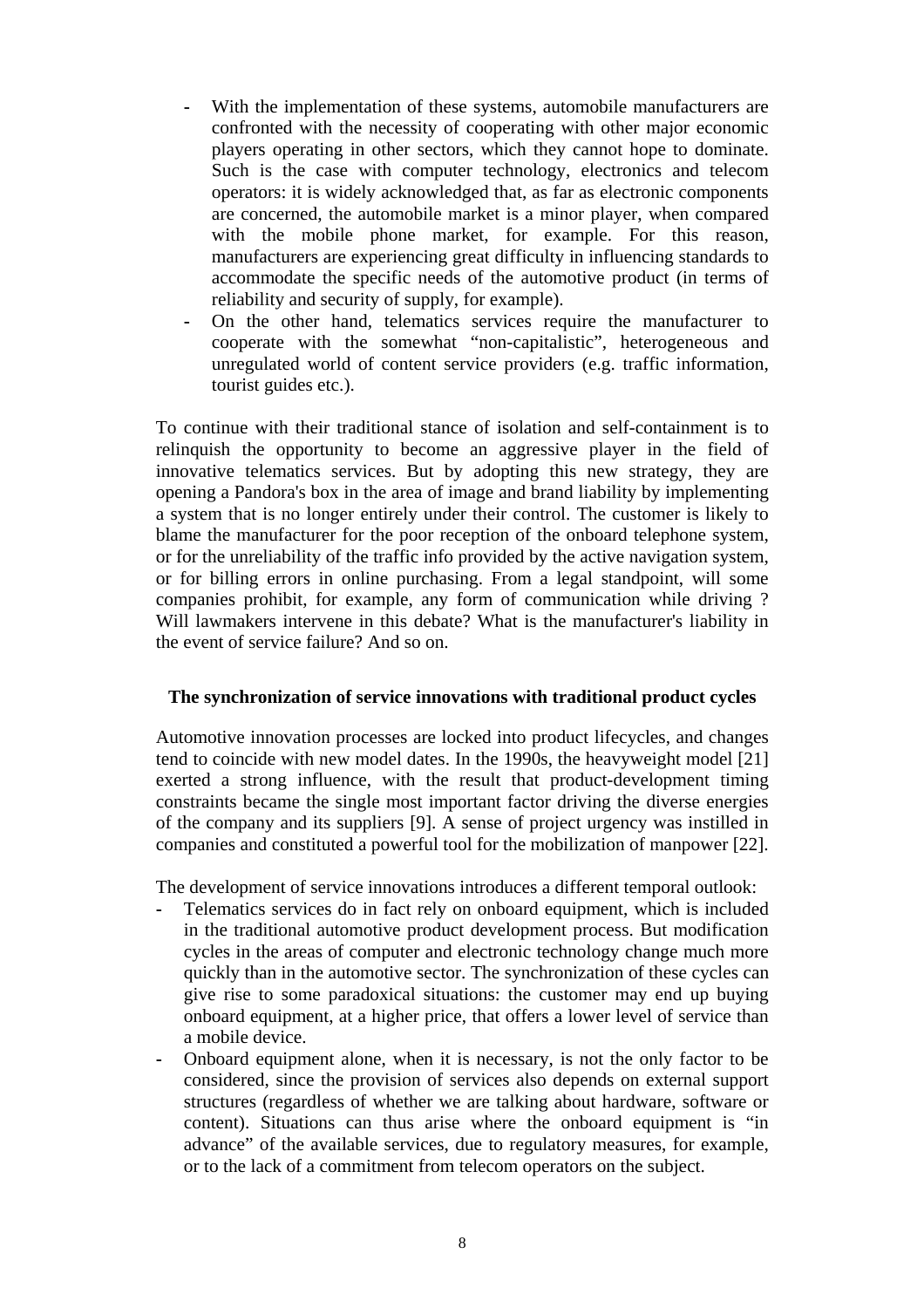**-** One of the strategic challenges in the realm of automotive service innovation is, as we have seen, the establishment of a positive and more continuous sales relationship with the customer. It is only a slight exaggeration to say that, after the initial purchase, the new car customer hopes never to see the dealer again, because when it is necessary it is more often than not to remedy some sort of damage or failure (a breakdown, an accident or the like) and it is usually costly. The introduction of new services provides the opportunity to reintroduce a positive element into the relationship with the manufacturer outside of the context of a new purchase. This obviously presents a parallel with the computer world, where successive software versions do not entail the purchase of new hardware, but contribute to it in accordance with a product inflation process, which the customer has a hard time avoiding. If the automotive industry is to commit itself to such an approach, with its attendant commercial advantages, it must appropriate a new point of view, one that the computer industry is already quite well acquainted with: the ability to set a value on the service that is independent of the physical hardware that makes it possible; the ability to manage the upgrading of existing equipment and to master compatibility problems between different generations of equipment; the ability to mobilize the company around the promotion of the less physical and more central sphere of accessible services; and so on.

#### **The problem raised by the uncoupling of expertise acquisition from product development**

Project management for products has been structured in such a way as to uncouple the elimination of major uncertainties (i.e. the role of advanced engineering) from the development of projects relying on a solid knowledge base that has been developed in strategic areas of expertise. Our prior comments make it clear that this uncoupling is particularly problematical in the development of telematics services, where it would seem, on the contrary, that product development and the establishment of an upstream knowledge base cannot be separated:

- In traditional projects, a strategy statement precedes and provides a framework for the implementation of the project. As we have seen, this type of pre-established exploratory framework is difficult to implement for innovative strategies, quite simply because there is no common vocabulary or understanding of the phenomena and causalities, and such would be necessary for a consistent and stable strategic statement. Strategic dialogue on the communicating car has played an important motivational role for companies in a field that is quite foreign to the dominant corporate culture of the automotive industry. However, their limited ability to establish these frameworks became quickly apparent, giving an impression of ambivalence involving many U-turns.
- When dealing with innovative applications, the marketing of new products or services is a prerequisite to the creation of expertise, which must be based on the way these services are received and accepted by customers.
- With the uncontrollable proliferation of technology providers, experimentation is unavoidable, even at the risk of a high probability of failure. It then becomes necessary to make the best of such failures by capitalizing effectively on the lessons they provide.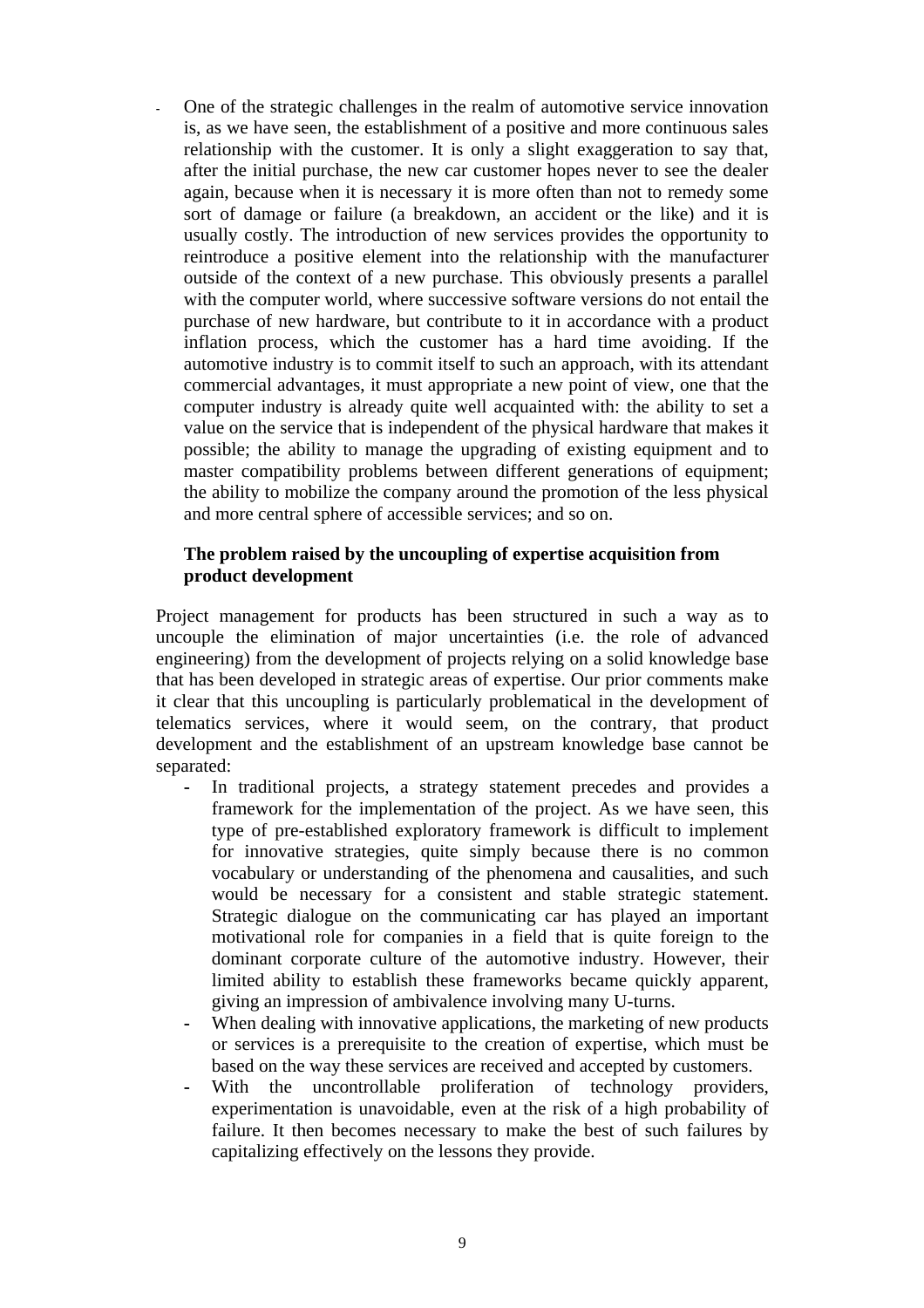Here again, the development of telematics services offers a good example of the need for a close association between the acquisition of new knowledge and the development of new products and services.

### **THE TELCAR TELEMATICS PLATFORM, A PROTOTYPE EXAMPLE OF PROJECT MANAGEMENT FOR INNOVATION-BASED STRATEGIES**

What kind of organization would be capable of driving the exploration of such an innovative field ? Project management for product development has been deeply changed in the late 80's and 90's ([21]). But those evolutions would appear to be ineffective, since it is no longer possible to specify in advance either the objectives to be attained or the course the project should take. Some recent researches suggests guidelines for more appropriate tools.

- The "lineages" concept [3] & [4] emphasize the dynamic structuring of repeated product innovation strategies and of learning curves regarding technical and functional concepts and fields of knowledge, but leave wide open the question of how these should be transformed into organizational and interfirm cooperation tools.
- "Innovative-supply project management" was defined and tested in our previous research [5]  $\&$  [6] to fill this gap. We formalized generic principles to manage this highly risky projects [6], and the on-going work with TelCar, gives us the opportunity to test the relevance of these generic principles. We used it to analyze the organizational tool set up by Telcar to manage an ambitious innovation-based strategy in the field of telematics. In this part, we shall detail the preliminary results of this analysis, which focuses on one specific example, the telematics platform (TP).
- The "Co-learning" concept [19] formalizes these new inter-firm cooperation situations. In co-development processes the partners are focussed on the achievement of an explicit ex-ante target. In "co-learning" situations, the scope of the cooperation is to explore a large and fuzzy space of potentially valuable features as technology roadmaps. Colearning situations implies then different contractual arrangements as management practices for ruling the cooperation.

### **The Telematic Platform**

In December 1998, TelCar decided to set up a dedicated structure to organize the development and marketing of telematics services. The TP has brought together, in the same location, approximately twenty people representing different department of the firm (marketing, IT, electronics, purchasing, product line management, services etc.). The TP has its own budget and operates under a single manager. This platform has a multi-faceted mission:

- it is charged with maintaining a technology watch over Telematics,
- it is responsible for defining specifications for future telematics hardware and services, anticipating problems concerning the building of equipment into vehicles, and even identifying suppliers that are likely to participate in this field.
	- Finally, it must coordinate initial implementation of the first services.

In the following sections, we describe and we analyze the running of the TP in the light of our theoretical framework.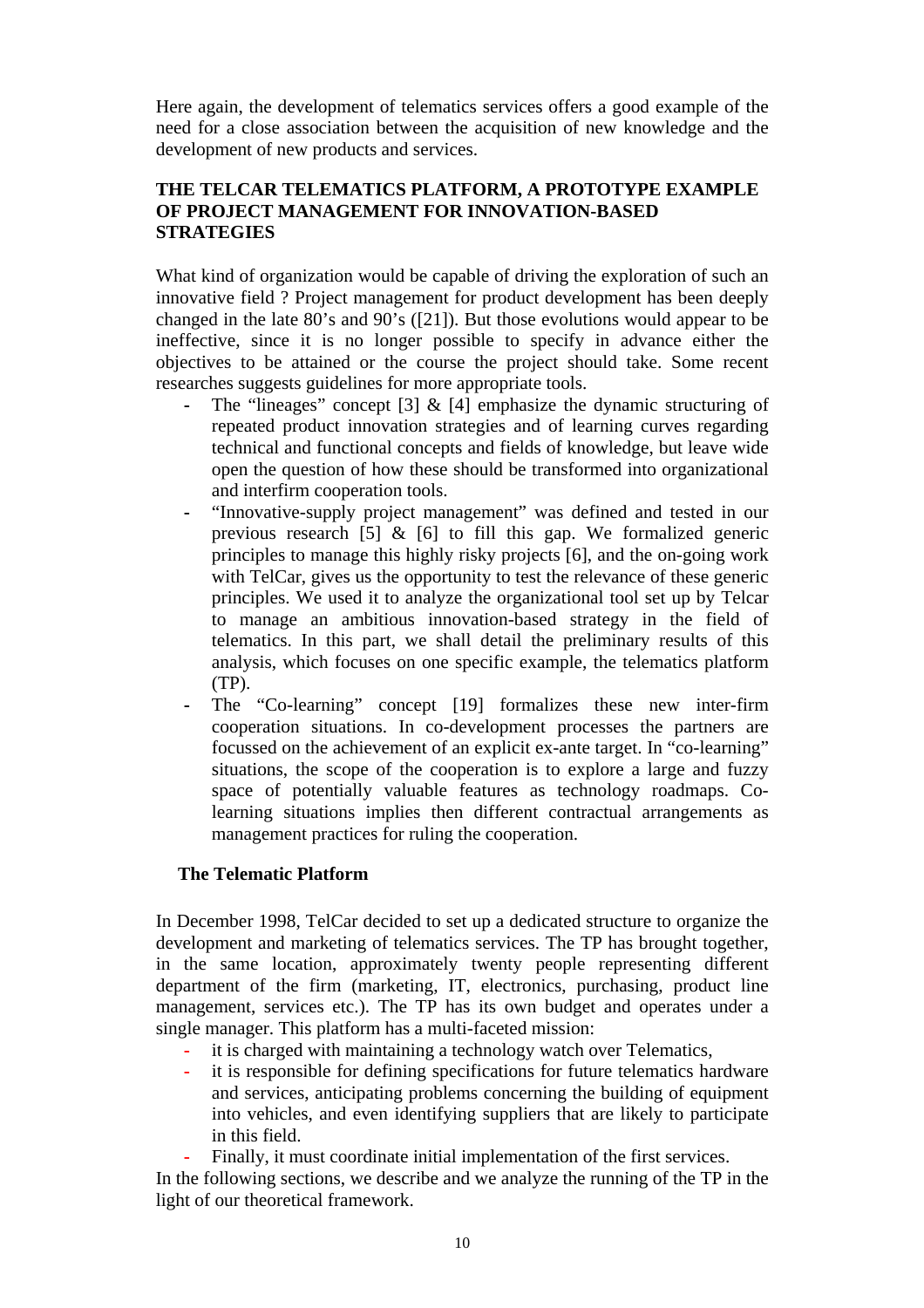### **Principle 1: The sphere of action and evaluation reference parameters must be defined.**

The first problem with this type of project is in defining its sphere of action and the reference parameters that will be used to evaluate it. One major risk is that such projects may be seen as just a plethora of studies, each emanating from a different part of the organization, with the whole never being considered as a coherent entity on which much may depend. Declaring something to be an "innovative-supply project" leads, on the contrary, to a collection of studies into techniques and their applications being regarded as a single entity in order to build a progressive overall grasp of the field in question (utilization, technical solution, partners, legal problems etc.). The difficulty then is to manage this portfolio, in which each study is carried out not only for its own sake but also for its contribution to the whole.

The setting up of the TP conforms to this vision. The existence of this situation within TelCar provided the conditions for an innovative exploration in a field that essentially cuts across all boundaries – those of projects, skills, products, time constraints, and more. It takes into account the interdependence of the various dimensions of the learning curves, as well as the fact that the learning curve of telematics services cannot be treated as a juxtaposition of independent development projects (which would justify a whole series of standard project organization applications). However, at the same time as it plays out its commando role in an emerging field, this type of set-up must work with existing entities, which will subsequently use and build upon what has been learned. The TP was in a position to cooperate with other parts of the company, which leads us to look at the various existing means of cooperation with other parts of the organization (technical departments, commercial structures, and so on). In the TP's case, there was an "outer circle" made up of representatives of technical departments and product lines. Members of this group were heavily involved in the subject while still remaining attached to their original departments: they were often at the platform and participates to the "Telematic plenary", the weekly meeting organized by the TP manager to check-up the course of the project. Also included were management structures set up by the manufacturer to handle all questions connected with telematics. These structures usually draw in participants from a more senior level in the hierarchy, although for the most part on a strictly part-time basis. The members of the "outer circle" have a dual role, which is essential since they constitute a key link in the "attachment" of the platform to the company. On the one hand, they are the representatives of the product lines and the technical departments within the platform. Wearing this hat, they complement the skills brought together in the inner circle by supplying the expertise of their own departments. Their contribution also includes clarifying the policies and constraints that must be built into the platform for its actions to be acceptable to the rest of the company. On the other hand, they are the representatives and channels of communication from the platform to the technical departments and product lines, and thus participate in disseminating the TP's activities within their own spheres.

While it clearly illustrates the first principle of a unifying organizational identity focused on a single concept, our analysis of the TP also reveals how difficult it is to preserve a balance between focusing on the emerging concept and maintaining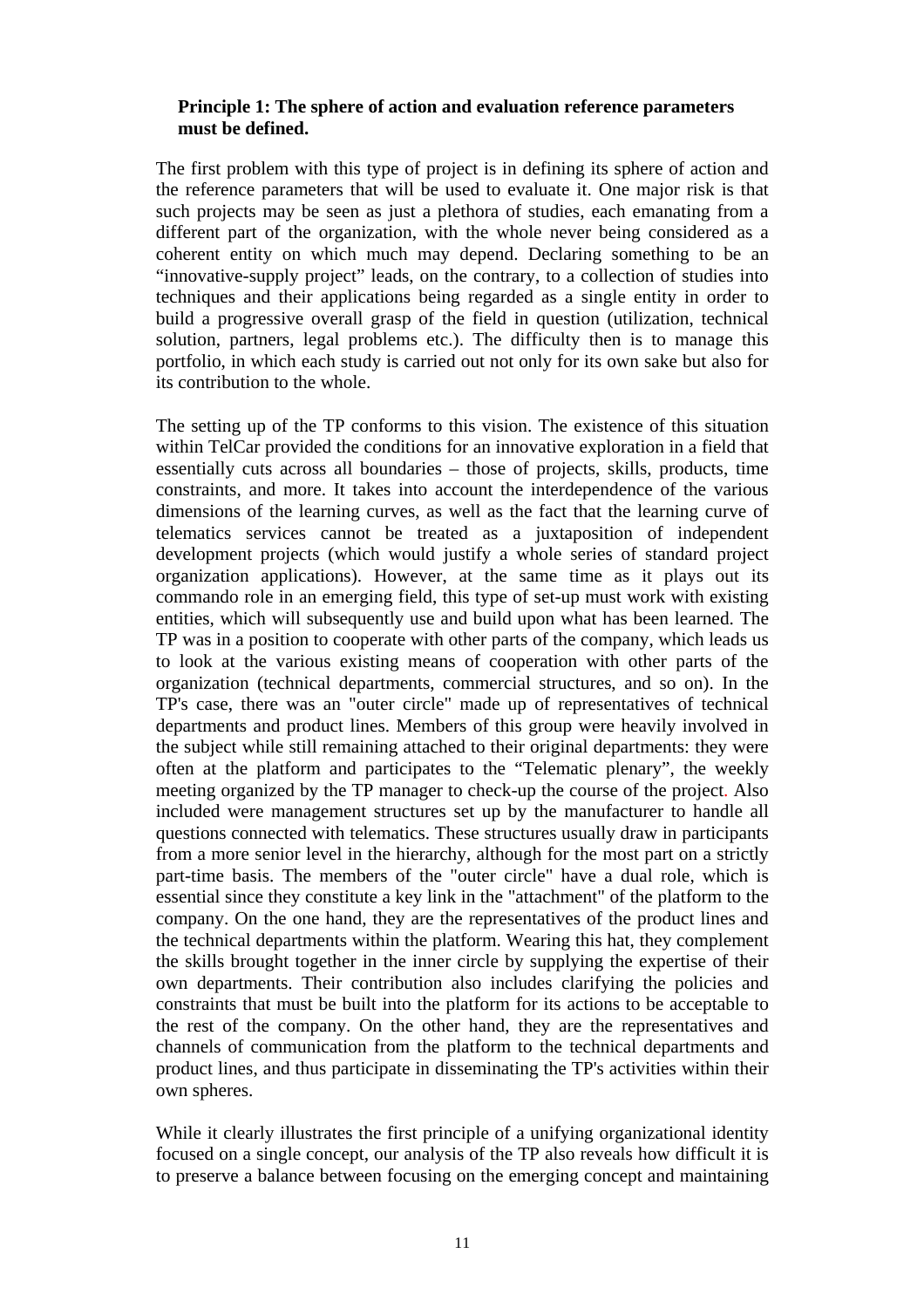cooperation among the various elements present. Our research in fact showed that:

- As far as bringing together the various initiatives was concerned, the TP could hardly be said to have drawn in certain strands initiated prior to its creation;
- As far as the involvement of key skills was concerned, the fields of services and distribution were underrepresented compared with technical skills.

### **Principle 2: The performance of investigations has a dual nature: the products developed and the knowledge accumulated both have value.**

Each element of the portfolio thus combines the process of knowledge production with the process of creating revenue. A management tool must therefore take these two aspects of performance into account (see rows and columns of Fig. 2). A study can therefore progress to the marketing stage without providing any new knowledge apart from the fact that there is an immediate market for the component in question. Conversely, another study might not go on to produce any revenue but may nonetheless generate crucial knowledge for understanding the technique or for defining its potential field of application. As a function of the knowledge acquired, technical uncertainties are reduced and tests to be carried out become clearer, as do the potential applications – and, bit-by-bit, the investigations converge, or stop if the technique proves to be less useful than was previously thought.

From here on in, if this principle is taken into account, the traditional view of performance is modified. What counts is not simply the revenue hoped for from each study, nor even the sum total of the short-term projected cash flows, but rather the growth in the return from each iteration of the investigation. When the management system succeeds in organizing this capitalization and these transfers, the average return of the portfolio increases, with each project contributing not only through its own results but also through the experience from which subsequent projects will benefit (the objective of "increasing average return" of the project portfolio  $[5]$  &  $[6]$ ).

This kind of management is essential in the front line of emerging technology, where the risk of failure is great because of the one-off nature of the strategy. The way the TP is defined accords perfectly with this philosophy of integrating a diversity of experiments in the strategy of investigating the field comprehensively. This strategy will enable progressive specification of the goals to be attained in terms of matched technical solution/practical value pairs (see rows and columns of the following diagram).

| <b>Studies</b> | <b>Customer's sector</b>                                | <b>Service</b><br>definition | <b>Technical</b><br>options | Etc. | <b>Outcome</b> |
|----------------|---------------------------------------------------------|------------------------------|-----------------------------|------|----------------|
| Study 1        |                                                         |                              |                             |      |                |
| Study 2        |                                                         |                              |                             |      | <b>Results</b> |
| $\cdots$       |                                                         |                              |                             |      | of             |
| Study n        |                                                         |                              |                             |      | studies        |
| <b>Outcome</b> | Knowledge drawn from studies that can be used elsewhere |                              |                             |      |                |

Figure 2: The dual nature of the performance of studies in the portfolio of an innovativesupply project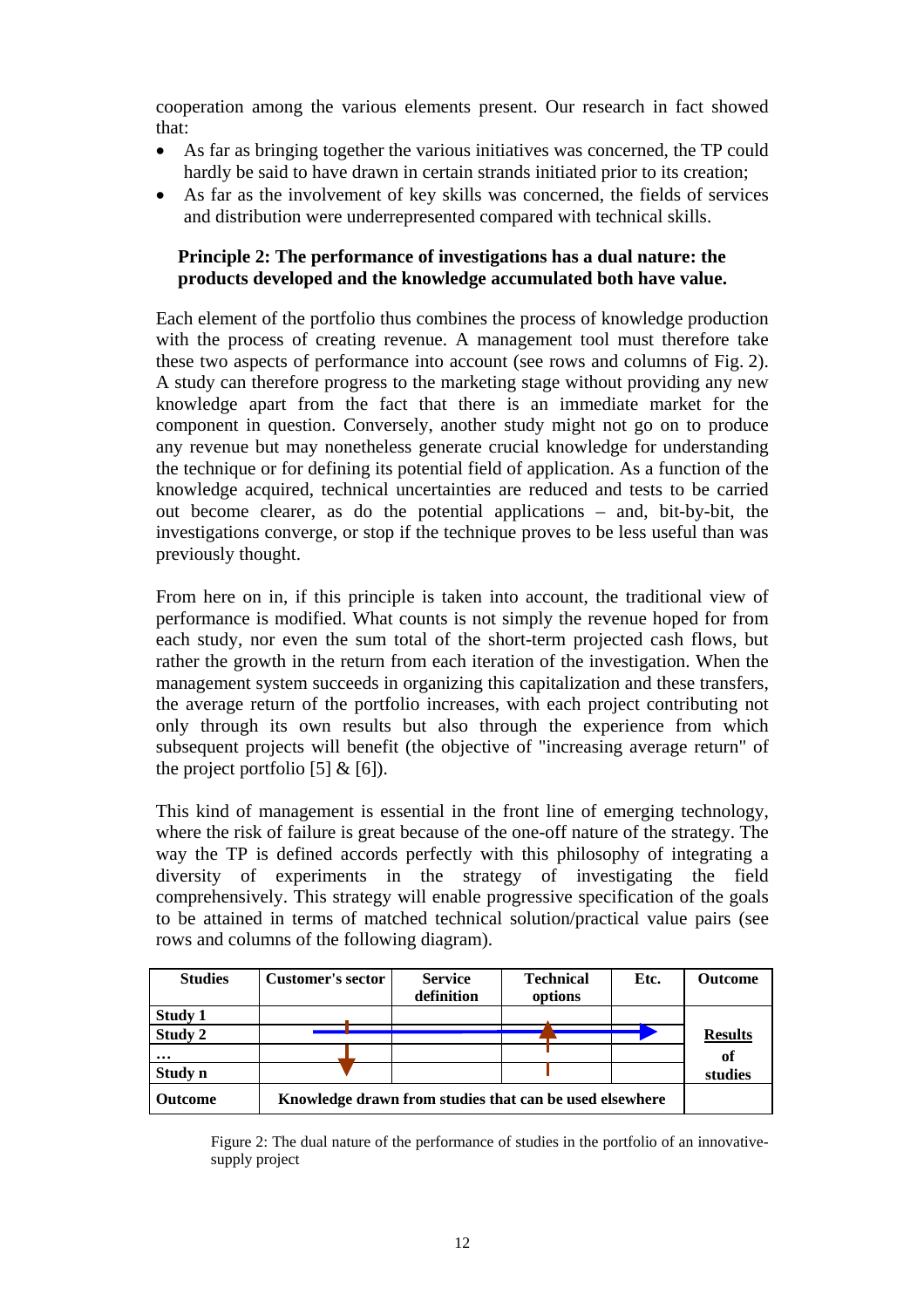### **Principle 3: Testing plays a central role in management.**

Unlike development projects, which make use of the company's knowledge base, innovative-supply project typically suffer from much greater uncertainty. Neither the potential of the technique nor its future applications are known, which makes *ab initio* predictions on the course of the project quite illusory. Sketching out a plan of action must therefore be seen as a temporary grid over the field to be explored, allowing the learning process to begin.

In this context, the design of the tests that will prove or disprove the initial hypotheses occupies a crucial place in the management of the project. This is a key coordination element, inasmuch as no other timescale is applicable, unlike with development projects. In addition, it is a way of creating knowledge (and surprises!) that could radically change the direction of the investigation, whereas in development projects the main purpose of testing is to confirm the validity of the proposed solutions. The intensity of the learning experience will depend on the ability of the team to generate, carry out, and learn from a continuous flow of tests over a period of time. Here we come back to the theories of innovations ( $[23]$ ,  $[24]$  &  $[25]$ ), which underline the need for action where there is no clear preference; said action will enable the discovery of both problems and solutions. And, indeed, the history of the TP is littered with such experiments, which, while using relatively modest means, enable testing of the projected services (prototypes on test rigs, experimentation using simplified versions of the services to be provided based on temporary agreements with various partners etc.).

### **Principle 4: An investigation should be focused in time.**

Innovation-based strategies take place in an extremely dynamic competitive environment. Practical values, strategies and technologies keep changing during the investigation process. Answers that are satisfactory at a given moment are no longer adequate a short time later, since questions evolve as they are being studied! Handling the various investigations sequentially therefore increases the risk that a partial answer, which is adequate at one moment, will no longer be so when the other facets of the problem have been resolved; consequently, the project is constantly drifting. This being the case, whether the project comes to fruition or not depends on the speed of the investigation and on the synchronization of a solution in the area of marketing and technology. In accordance with this principle, an investigation strategy where all the studies are scheduled to run in parallel would be of much greater value than an investigation where they are scheduled consecutively. This is the same notion as concurrent engineering ([9],[21]) but the aim is not so much a shorter time-to-market (a key argument in low-uncertainty developments) as an increased probability of success (breaking the synchronization between the "technical" and "marketing" aspects increases the risk of their never converging).

Telematics services are typical of this situation. That is why the platform's mission covers everything from exploring the field to marketing new services. It is in fact now well established that the validation of the first ideas to be developed plays an essential role in the design of innovative solutions [3]  $\&$  [5]. In any case, the role of the platform will evolve from phase to phase :

• The platform assumes the leadership role in the initial stages, which consist of: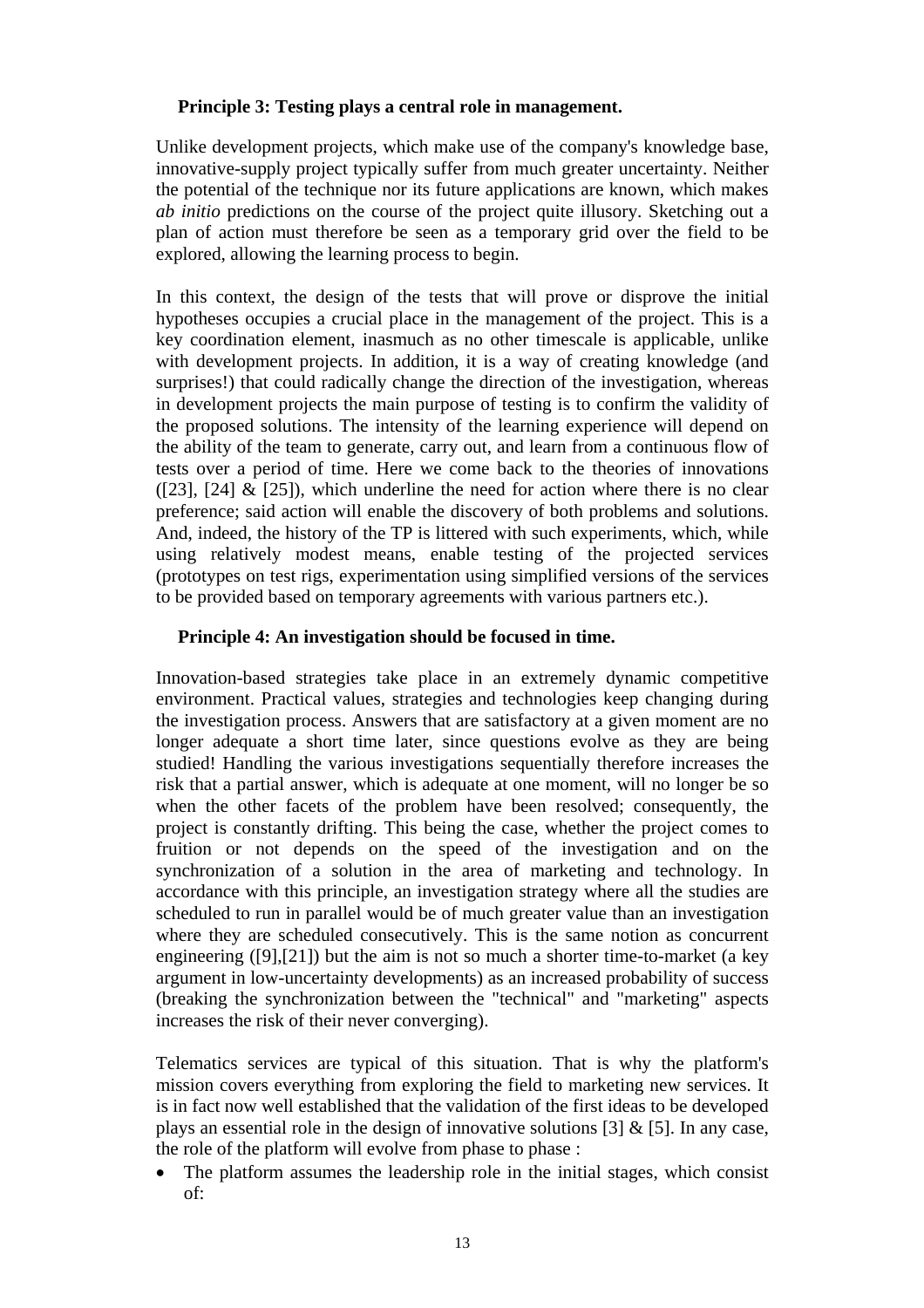- *Exploring* the field of innovation "defined" by the driving concept of a "telematics service" (What services are possible? What technical lines of attack can be envisaged?);
- *Sorting out* which of these strands fit in best with the company's overall strategy. Here, the role of the tool is to prepare and organize the decisionmaking paradigm of the sorting process, which should be confirmed by company management representatives (technical, production and marketing departments etc.);
- Preparing the solution (once the concepts have been defined), by designing "halfway solutions" [10] that correspond to potential applications and have been through a validation process proving them suitable to be put forward as a credible proposal to the project teams.
- The leadership role then passes to the technical groups and project teams for the final development stage, although the platform continues to monitor the implementation in order to prepare future services. This is in fact the time when problems with implementing the concept are discovered, factors that will enable subsequent versions to be improved.

The major difficulty here is to strike a balance between these two roles. Two kinds of drift are in fact possible:

- The first is a drift towards pure "research". In this case, the platform comes to be seen as a technology-watch tool, relatively isolated from the development stage. However, we have seen that contact with the practical side is crucial for the improvement of successive generations of applications. The platform's own experience has shown how difficult it is to draw in the technical people if the solutions that have been developed are not sufficiently "mature" or "tried and tested".
- *Conversely, the project can veer towards the development side* by taking over the whole process of perfecting both services and equipment instead of leaving this to the traditional development projects. This problem was clearly observed on the TP, which, having noticed how technical uncertainties had plagued the vehicle project teams, took over the development of onboard hardware intended to handle future telematics services. The extent and difficulty of this development task rapidly shifted the centre of gravity of the TP's activities from a "federating pre-project phase" position in the field of telematics services to the position of developing an individual product.

## **Principle 5: Problems should be constantly reformulated.**

"Traditional" project management directs all efforts toward a predefined goal. This fifth principle predicates a different conception heuristic. To start with, investigations are guided by a set of requirements that may be the evaluation of a specific technology or, on the other hand, the fulfilment of a customer's need. The process of seeking an answer will generate knowledge that may well call into question the relevance of the original question or requirements. An investigation is not a simple tracing of the route from a single question to a single answer; it is the exploration of a matched question-and-answer pair, which may change as time goes on.

A perfect illustration of this situation is provided by the history of telematics within TelCar. The strategy of the company in this area became progressively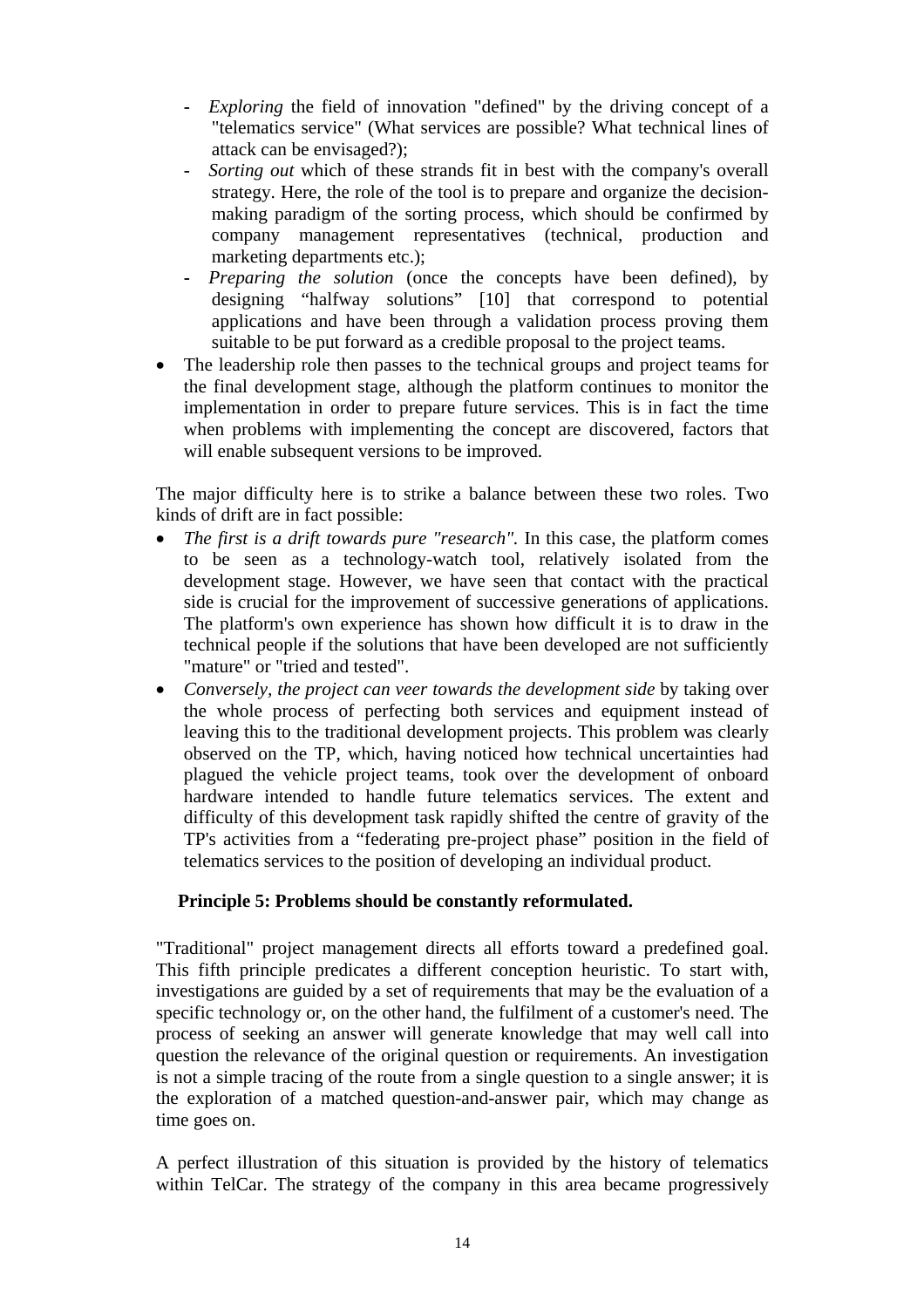clearer between the two underlying visions that we identified in the first part. The slump in the value of dot-com companies also had a profound effect on the hypotheses and the conditions that had enabled the first operational steps to be taken. One of the aspects of a work in progress is to analyze how the organizational tools simultaneously enabled prior anticipation of the possibility of such splits and extraction of the maximum possible benefit from the work already done after redefinition of the strategy.

### **CONCLUSION**

Telematics services constitute one of the major areas of innovation for the future of the automotive industry. However, our analysis shows that organizations that have performed well in the efficient development of innovative vehicles and components are ill equipped to grasp the opportunities in this field. Various research projects now make it possible to give a better definition of management models appropriate to a context of intensive innovation: dual-function teams at Tefal studied by [26] a model of technical integration [25]; technical networks at Renault [10]; and reorganization of research into a platform structure [27] or into "lineages" [4].

The Telematics Platform tried out at TelCar constitutes an organizational prototype, which broadly confirms the theoretical model of the project management of "innovative-supply project" that we have described in another context [5]. It illustrates the need to set-up a dedicated structure to manage the exploration of a "field of innovation" ([4]) that cut across traditional firm boundaries (department, project, time constraints…). But, at the same time, our research reveals some weaknesses. Firstly we explain the difficulty to involve the different departments concerned by the innovation (especially the distribution networks) or to take in projects initiated before the creation of the TP. Secondly, we show that the TP drift toward pure development, partly because of problems with a supplier and partly because of the reluctance of project teams to support highly uncertain developments. This explains that the TP sometimes missed the schedule. Since the first telematic services will soon be released, the TP is at a turning point in his history. The follow-up research, which will consist of tracking the project through the coming year, will enable this intermediate result to be confirmed and refined.

### **REFERENCES**

- [1] Source: *Journal de l'Automobile*, June 2001
- [2] Since Onstar is a part of the GM group, the financial health of the business is difficult to ascertain.
- [3] Hatchuel A. & Weil B. (1999), « Design-oriented organizations. Towards a unified theory of design activities »,  $6^{th}$  International Product Development *Management Conference*, Churchill College, Cambridge, UK, July 5-6
- [4] Le Masson P. (2001), *De la R&D à la RID. Modélisation des fonctions de conception et nouvelles organisations de la R&D*, Thèse de doctorat de l'Ecole Nationale Supérieure des Mines de Paris, décembre.
- [5] Lenfle S. (2001), *Compétition par l'innovation et organisation de la conception dans les industries amont. Le cas d'Usinor.* Thèse de Doctorat en Sciences de Gestion, Université de Marne-la-Vallée, janvier.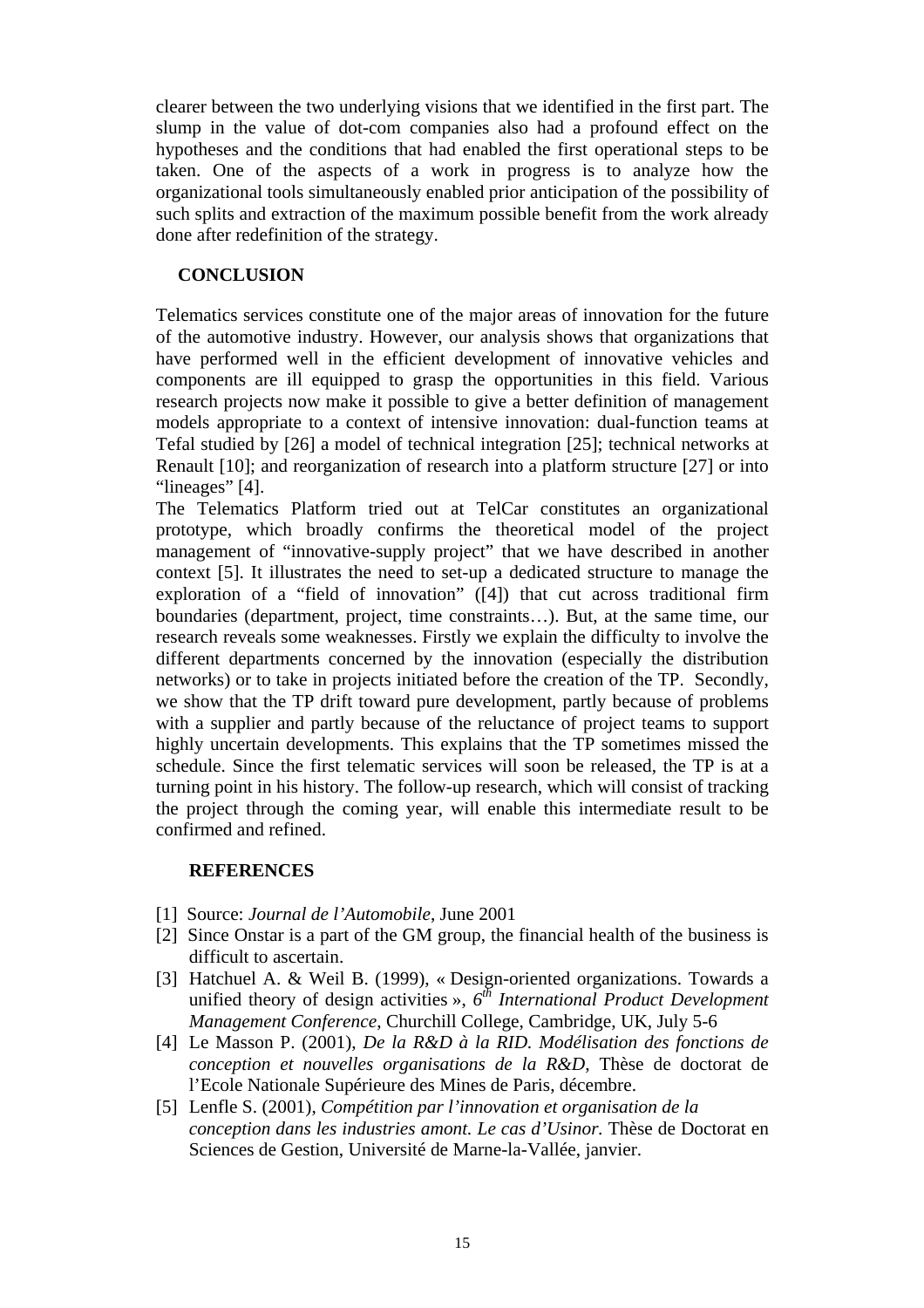- [6] Lenfle, S. et Midler, C. 2001. "Innovation-based competition and the dynamics of design in upstream suppliers." *International Journal of Automotive Technology and Management* n°3
- [7] Berry M. (1995), « Research and the practice of management : a french view », *Organization Science*, vol. 6, n°1, p. 104-116.
- [8] Lundin R.A. & Wirdenius H. (1990), « Interactive research », *Scandinavian Journal of Management*, vol. 6 n°2, p. 125-152.
- [9] Midler, C (1993), *L'auto qui n'existait pas*, InterEditions, Paris
- [10] Weil B. (1999), *Conception collective, coordination et savoirs. Les rationalisations de la conception automobile*. Thèse de doctorat de l'Ecole Nationale Supérieure des Mines de Paris.
- [11] Winer R. (2001), « A framework for CRM », *California Management Review*, vol. 43 n°4, Summer.
- [12] Peppers D. & Rodgers M. (1993), *The one to one* future, Doubleday, New-York.
- [13] Navarre C. (2000), « La déconstruction-créatrice des réseaux de distribution sous l'impact des NTIC : le cas de l'industrie automobile en Amérique du Nord », *Cahiers de recherche du GREGOR*, 2000-05.
- [14] Grönroos, C. ( 1990), *Service Management and Marketing : Managing the moments of Truth in Service Competition*, Lexington Books, New York.
- [15] Edvardsson, Gustafsson, Johanson and Danden (2000) *New Service Development and Innovation in the New Economy*, Studentlitteratur, Lund, Suède.
- [16] There is no question of returning to the traditional "market pull" approach, the limitations of which have been amply demonstrated with regard to the generation of significant innovation.
- [17] Von Hippel, E.(1988) *The Sources of Innovation*, Oxford University Press, New York.
- [18]Magnusson, P. (2001), « The Involvement of Customers in New Product Innovation », », *17th EGOS Colloquium*, July 5-7, Lyon.
- [19] Midler (2001), « Product metamorphosis and organizational odyssey. Design system transition from car radio to in-car multimédia systems », *17th EGOS Colloquium*, July 5-7, Lyon.
- [20]Acloque, B. Sauvegrain, E. (2001), "Accroître la vitesse de mise sur le marché d'un produit innovant, le cas de la navigation automobile", Mémoire de l'option Ingénierie de la conception, Ecole des Mines de Paris.
- [21] Clark K & Fujimoto T. (1991), *Product development performance*, Harvard Business School Press.
- [22]Jelliman P. (1999), *La fabrication d'urgence pour mobiliser une organisation sur une menace potentielle*, Thèse de Doctorat de l'Ecole Polytechnique, spécialité Gestion, décembre.
- [23] Lynn L.S., Morone J.G. & Paulson A.S. (1996), « Marketing and discontinuous innovation : the probe and learn process », *California Management Review*, vol. 38 n° 3, Spring.
- [24] Van de Ven A., Polley D., Garud R. & Venkataraman S. (1999), *The innovation journey*, Oxford University Press, New-York.
- [25] Iansiti M. (1998), *Technology Integration,* Harvard Business School Press.
- [26]Chapel V. (1996), *La croissance par l'innovation : de la dynamique d'apprentissage à la révélation d'un modèle industriel. Le cas Tefal*. Thèse de doctorat de l'Ecole Nationale Supérieure des Mines de Paris.